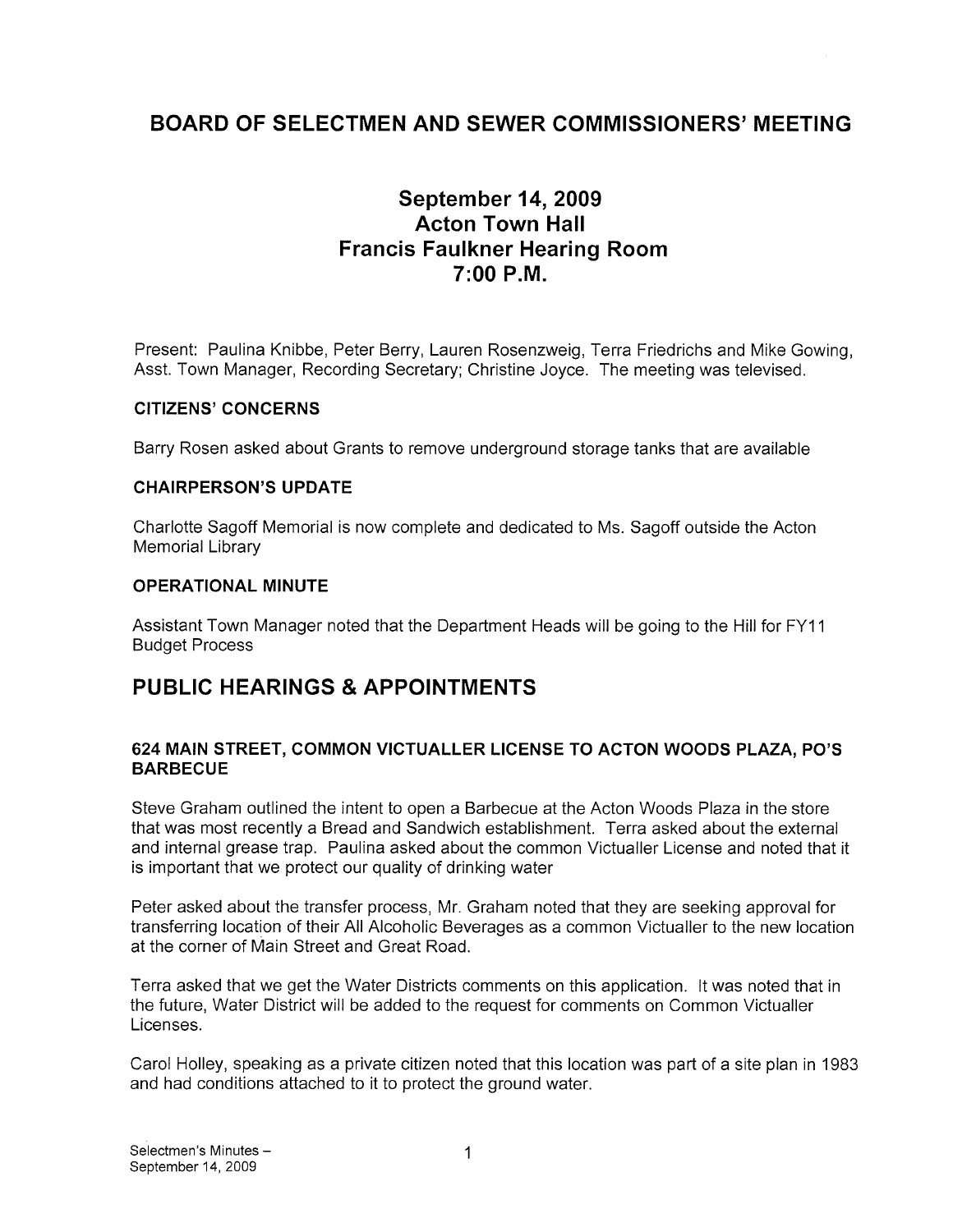Richard Callendrella spoke on behalf of the Business, and that restaurants were noted to be a desired use in the community. Mr. Callandrella is a member of the Economic Development Committee in Acton.

Barry Rosen spoke about his written submission. He is not speaking as part of any committee he is on, he is speaking as a citizen. He was concerned about the grease trap and service plan. He also noted that zone one is 400 ft. from the Conant well head. Zone two extends through the plaza.

Doug Halley said the clients have been working with Doug noted this was a bakery/café restaurant before this use, first as Just Loafin' and then Country Harvest Bakery.

Doug said in regard to accepted uses at that and other locations, it had been reviewed by all major boards and it was decided that Restaurants were a permitted use in a zone 2 area.

Board of Health will keep the cleansers as clean as possible to protect the aquifer, but noted they are ultimately concerned that the dishes are clean and that the establishment follows all health codes, LAUREN ROSENZWEIG — Moved to close the Hearing. MICHAEL GOWING second. UNANIMOUS VOTE. Staff was asked to check in to the Pendergast Site Plan conditions as well as any possible amendments.

### 624 MAIN STREET, TRANSFER OF FULL LIQUOR LICENSE LOCATION FROM 36 GREAT ROAD TO ACTON WOODS PLAZA, P0'S BARBECUE

Lauren said she reviewed the paper work and hoped they would continue their excellent record with regard to liquor service.

Terra wanted to confirm that we are transferring the License, and that we treat the liquor licenses as a strategic item.

MICHAEL GOWING — Moved to close the hearing. LAUREN ROSENZWEIG — second. UNANIMOUS VOTE.

PAULINA KNIBBE — Moved to Grant the Common Victualler and liquor license contingent upon the applicant satisfying the Board of Health requirements for grease trap and Waste Water discharge as well as all relevant town bylaws. TERRA FRIEDRICHS — second UNANIMOUS VOTE.

### SITE PLAN SPECIAL PERMIT, 7121/09-422 107-115 GREAT ROAD, WETHERBEE PLAZA

Terra Friedrichs outlined the Special Permit. The remaining issues are the around the driveway opening distances which we could grant relief from the bylaw in this particular case.

Interior Driveway Issues

Pedestrian connection along interior driveways marking as opposed to a raised structure for walking.

Scott Mutch commented on the four items and noted that they are a judgment call for the Board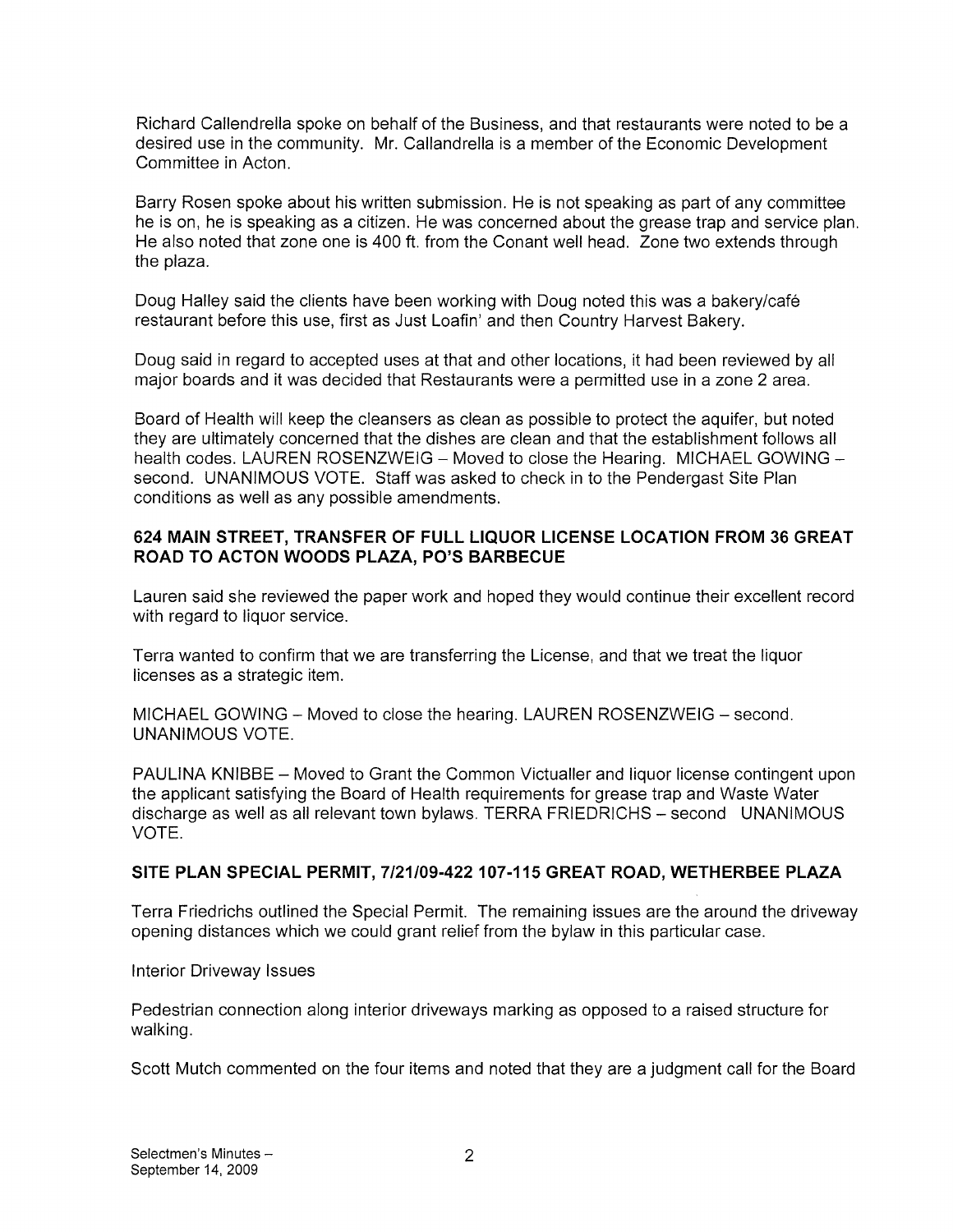Scott mentioned a total of 33 parking spaces under 2003 zoning, 32 are shown on the site and there are really 31 spaces. Staff suggested the two spaces be added back,

Access driveway is a selectmen's call according to Scott.

Mark Donohoe, Engineer, spoke about the comment regarding a raised sidewalk with a curb, and he felt that they could be the same level in this situation either painted or a contrasting surface.

Scott noted that the tenant's continued use that will still need to be resolved.

Mike suggested a guardrail to separate the sidewalk from the driveway and Mark said it will impede plowing.

Terra spoke about marking the walking lane, they can do that all along the walk way. They want all bit concrete as it will last a longtime. Terra wanted to have it the paint color green, Mark said they can do that.

Lauren is concerned with pedestrian connectivity for Brabrook Road and wanted input from Planning and Conservation.

Peter had no comments

Paulina noted a wind turbine issue that was in the plan; she felt the residents in the area would not want a wind turbine.

Leo said that he would like it taken off the table for tonight. Allow him to address this later and he wants to use Bituminous Concrete vs. payers.

Paulina would like to see a different material besides paint if there is no curb Paulina asked about the number of parking spaces.

Terra recommended that the walking area be designated from vehicle areas. Mr. Donohoe agreed to mark a crosswalk at the entry point along Great Road to go across the driveway.

Terra spoke about the interior driveway to have it remain gravel instead of pavement. Mark said that he wanted pavement to control run off. She wants the driveway addressed in the decision. She could support the at grade if he uses pervious surfaces.

Franny Osman spoke about TAC comments and thinks we need connectively that would be of the same level in the winter. She noted that the sidewalk would be covered with a snow bank and that you would be loosing that sidewalk and that it be a separate and agreement about plowing.

LAUREN ROSENZWEIG — Moved to close the hearing until individual issues can be addressed. PETER BERRY — second. UNANIMOUS VOTE

Scott asked about the judgment issues. Terra: Access driveway she was ok, in favor of two way interior driveway to connect to car wash, Board walk build or feasible connection. She is in favor of walking easement, and to have staff come up with item to designate the walking trail.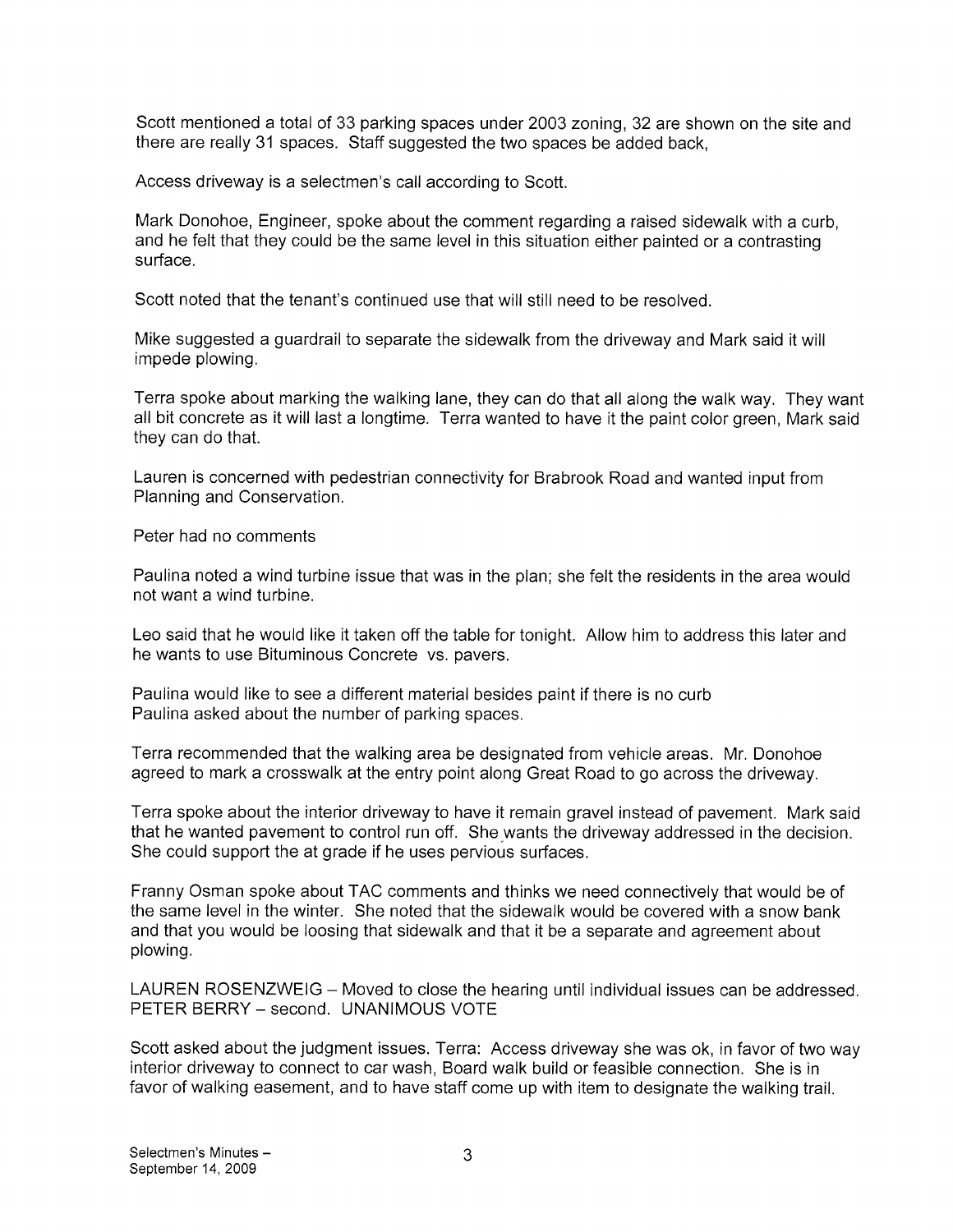Peter agreed, as well as Paulina but was concerned with the wind power use at Windmill site.

Terra wanted to know if he still would have gravel for the driveway. Scott said you need to pave it under the bylaw. Curb cut is allowed because of the unique situation of this location. Mass Highway built the sidewalk with larger driveway. Lauren requested that the Planning Department send Mass Highway our regulations regarding driveway size so this doesn't happen again.

Mike said he agreed that if connected by a path to Brabrook Road, it be easily plow able. He does not want to see an impact on the wetland.

Terra wanted to give the tenant a reasonable extension. Paulina said the board could look at that on the  $5<sup>th</sup>$ .

### TRANSPORTATION ADVISORY COMMITTEE -ANNUAL OVERSIGHT MEETING

Lauren introduced the TAC. They have been reviewing the site plans as they come to them. They spoke about the consultants comments regarding vans for COA owned by LRTA. Additionally we need to look at what we are charging and the use of these lots. They have submitted the Suburban Mobility Applications. Acton was awarded the funding in June of 09 and RFP's have been bid and will move forward with the awarding of these RFP's. They have had two data processing parties to compile survey data.

They need to develop financial plans for transportation. They would like to have funds available in the Town budget to move faster on grant opportunities.

They want the Boards guidance and assurances to attend a regional suburban transit meeting. TAC wants to send other people to the class. The Board of Selectmen should be urged to have David Sharfarz to get additional vans.

Install new meters at the rail station. It will give an incentive to use the shuttle.

Lauren wanted staff to look into the fee structure at the lot, we need to be competitive and improve revenue while keeping it affordable for residents.

Peter noted that Boxboro may be using a shuttle to get people to the train and supports a regional approach.

Paulina asked about MBTA assessment funds and are they used for capital or service, Franny said both.

Paulina wanted to have access to the Parking funds discussed at the budget meeting on the hill.

Staff and TAC to work to choose a meter system and to determine the cost of the meters. Jim Yarin asked to see if we need to wait to install the meters.

John Murray said we need to advertise the increase and that getting the meters is the easy part. Jim Yarin urged them to have a meeting as soon as possible. He said that he is affected by the lack of spaces.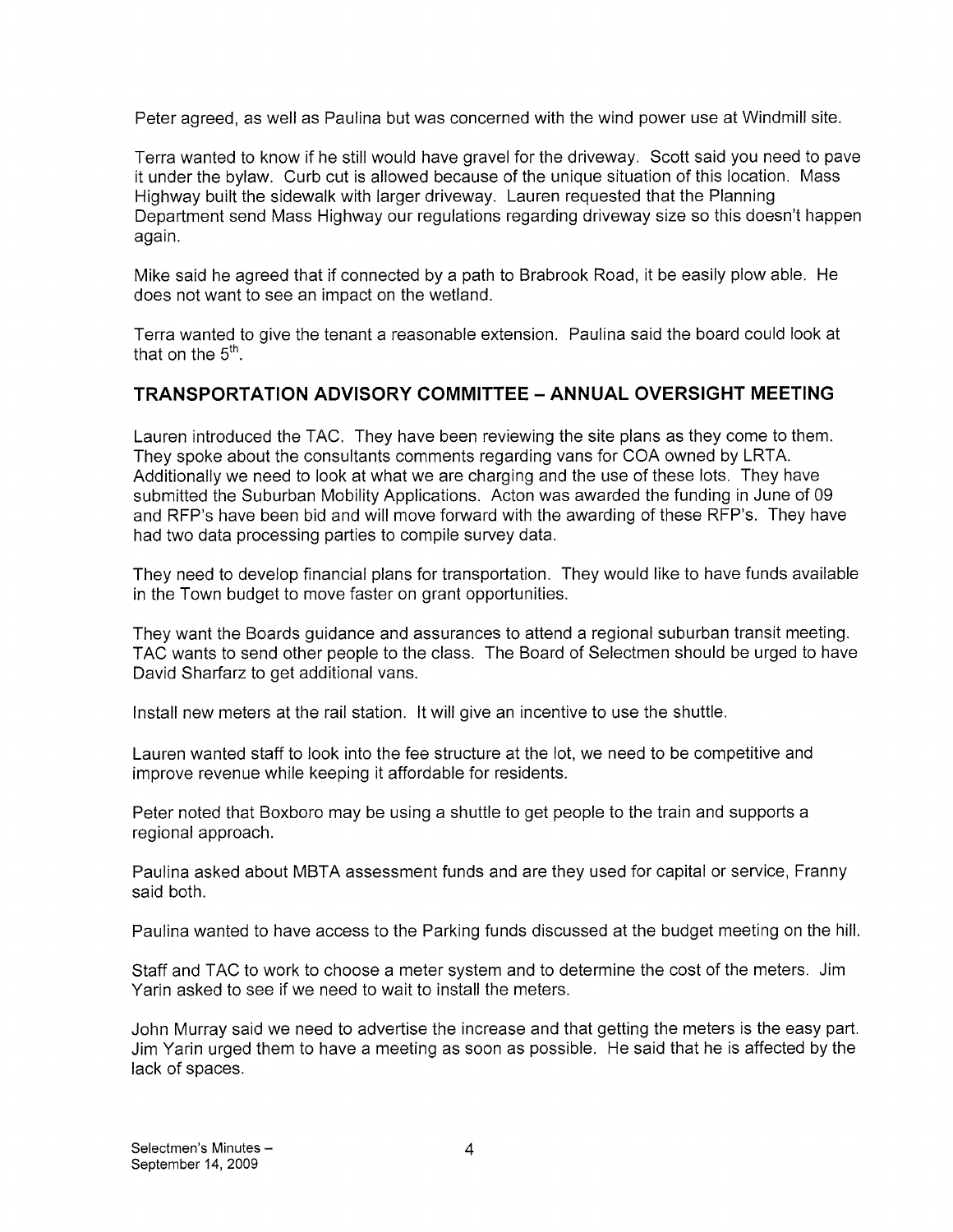Mike spoke about the meeting in October and the need to discuss this at this time.

Renee Robins spoke about the use of the train station and designated spots at Jones field being empty and urged the Board to not do the same thing at the main lot.

## VOLUNTEER COORDINATING COMMITTEE -ANNUAL OVERSIGHT MEETING

Bonnie Geithner introduced the members of the Volunteer Board. This year has been very productive and organized. They have processed 27 people for committees. She said they got a lot of people from the League committee night, they got 8 solid applications. They are looking for another member for VCC. They have been advertising. They need to know about resignations and vacancies. She suggested that we put committee opportunities on the web site and start posting current openings. Bonnie asked about the Committee Volunteer handbook and wanted to give their input and support-- she felt it was a very helpful and useful.

## TULIP TREE, ARLINGTON STREET

Paulina opened the meeting about the proposals that have come forward. Bruce Stamski spoke about the location of the street and the tree. He reviewed each solution that has been received. He continues to not support the alternatives presented. He feels we have two options, take down the tree or re-locate the road toward the Post Office. This involves re-aligning and re grading the street and would have a cost of \$16-17,000. Other alternative is for the homeowner to relocate the sidewalk on their property.

Mike Klinger said we had several options to consider. He described his ideas as outlined in his e-mail to the Board.

Aiden Smith spoke about not getting feedback from the town on his idea. He said he is not convinced that this is a safety issue, and that his crosswalk plan is unsafe.

Renee Robbins spoke about minimum width of the street. Bruce noted it is a crowded street with a great deal activity.

Mike Gowing said that while looking at the location, witnessed a kid dumping his bike in front of him. The speed on the street-- he was not witness to speed. The buses have been using the service access road which helps with traffic. Safety issues are his concern.

Terra was concerned with the cross walk and backing out of the Post office, she says we can wait a year and look at it again.

Peter said that health and safety is the Board's purview and the issue raises both questions and is concerned about the safety issues here. Peter asked that the Police department to ticket the cars and vehicles parking on the sidewalk at the body shop.

Lauren is familiar with the traffic flow and issues, and wants to save trees, but the safety issue is important and felt that all possible alternatives have been reviewed; she feels it needs to be removed. She doesn't think the other solutions are possible.

Paulina said safety is an issue and we need to address this and how do we do address it. She thinks the safety trumps it for her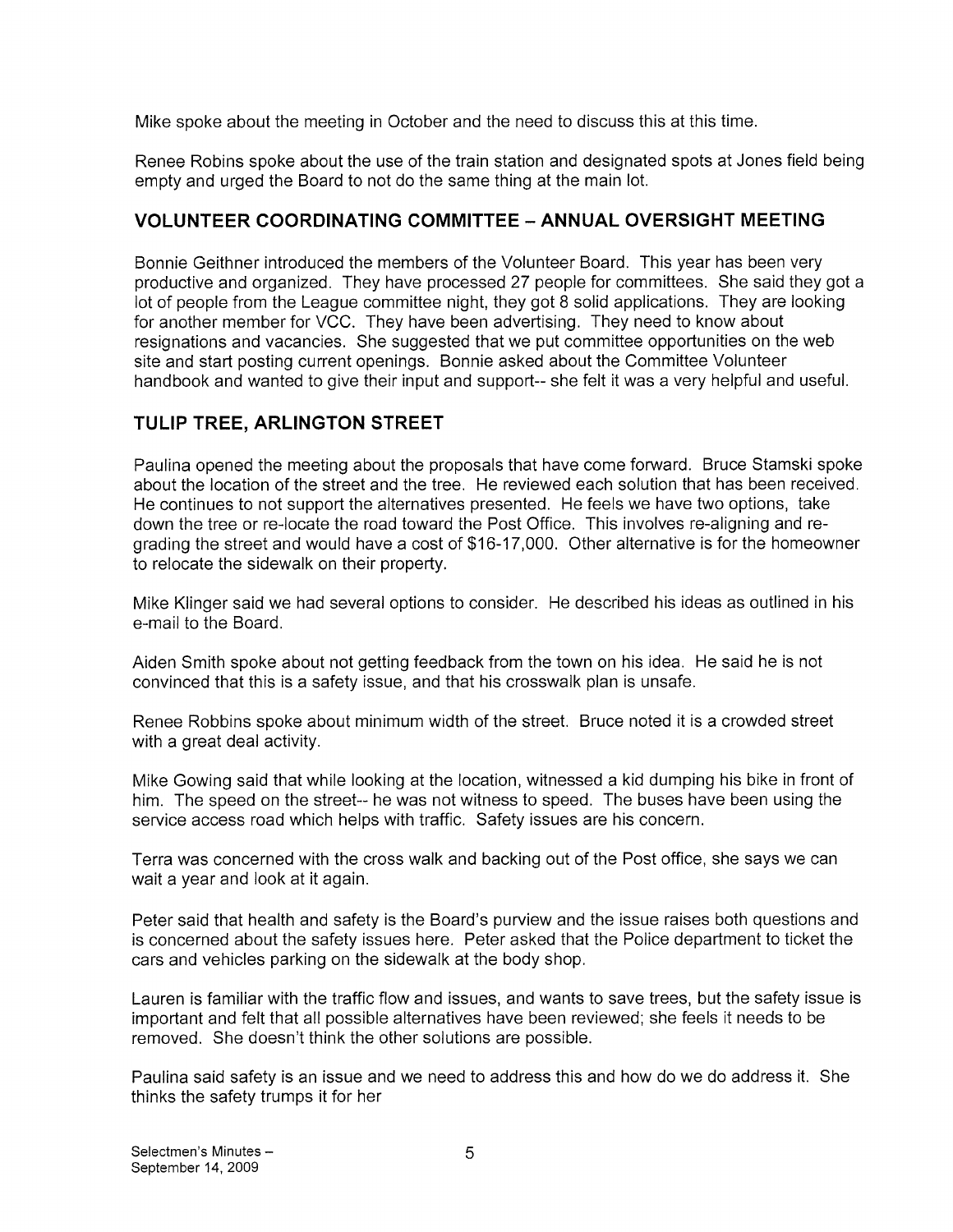LAUREN ROSENZWEIG - Move that we schedule a date to remove the tree and replace it with a similar tree, unless the homeowner would be agreeable to the have the side walk be relocated to his property

PAULINA KNIBBE — second. 3- 2 Motion passes, Mike and Terra no

Terra expressed her disappointment in the vote.

### ALG DISCUSSION

Paulina spoke about not needing a special town meeting and we need to adjust the revenues in the budget to be just the same as budgeted expenses. We will under spend the budget this year by not hiring approved positions, and holding off capital expenditures. These measures already have been put into place by the Town Manager. When added up they are even more restricted than the 3% recommended by the FinCom. We have set aside even more than 3%.

### SELECTMEN'S REPORTS

Lauren noted the interview process she is using to put the Committee together to move forward on Spencer Tuttle area.

WRAC is off and running on the Storm Water

Comprehensive Community Plan, they are trying to narrow the scope to save money. How do they prioritize what areas of planning should receive consultant services? Much of the decision making will be determined by the data collected by the Outreach committee and the Outreach report. Most of the work will need to be done by volunteers and our in-house staff.

Lauren wants time on a future agenda to discuss and summarize the Acton Outreach with the Board.

Peter reported they cancelled the meeting of the Train Station Advisory Committee and moved it to September 24th

Health Insurance — They will be making decision on what percentages to fund for FY10

Terra spoke about EDO, they are ramping up quickly.

Commission on Disabilities will put the survey it in the census envelopes with conditions.

Terra spoke about presenting 2-3 locations to move forward for the Doll House relocation.

Mike spoke about the Senior Center flooring—everyone is very pleased with the improvements. There is a need for a representative to Minuteman Home services since our Representative has resigned

Mike spoke about Cable Committee.

Paulina noted that Sidewalk Committee will be in next week for their Oversight Meeting.